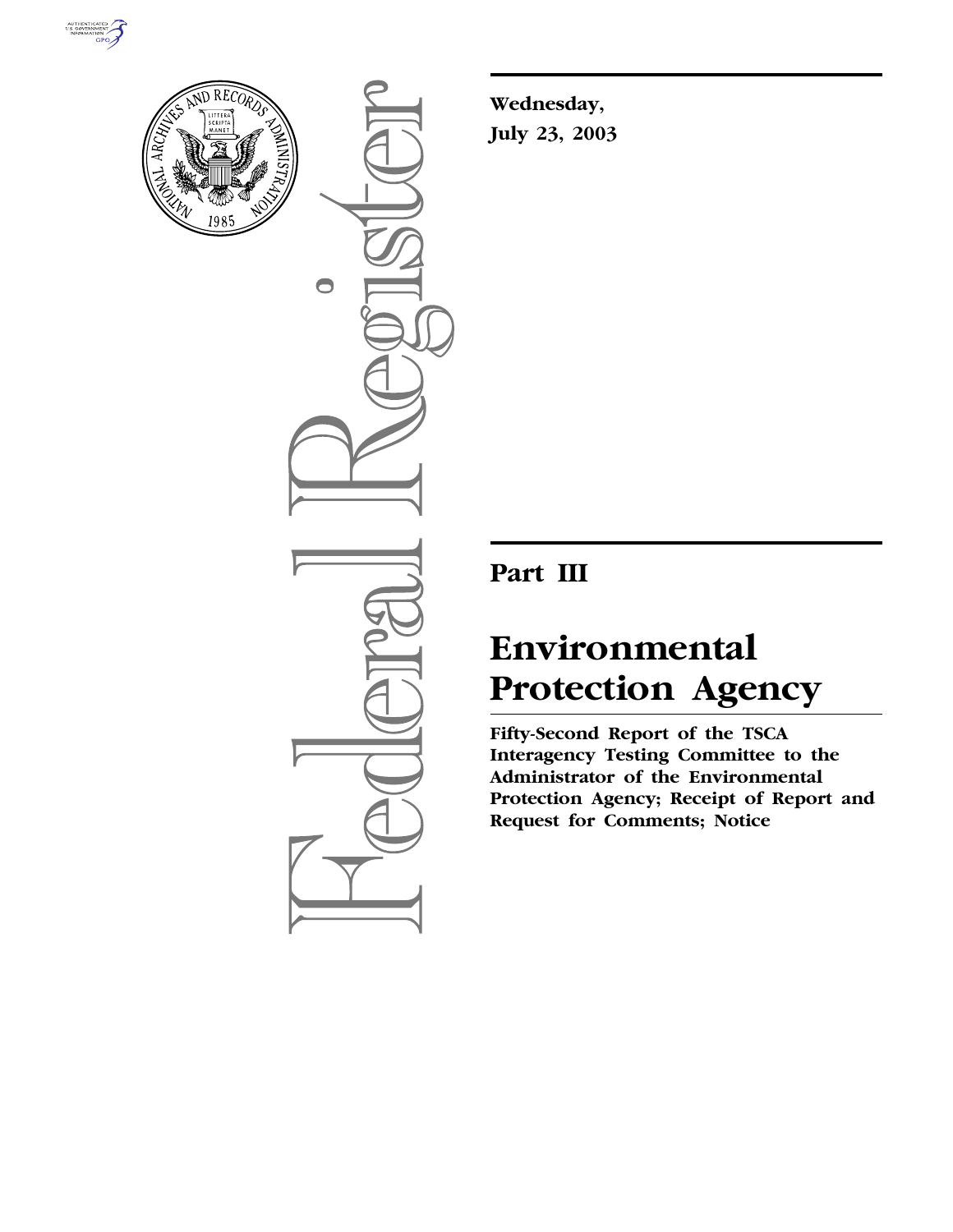## **ENVIRONMENTAL PROTECTION AGENCY**

**[OPPT–2003–0026; FRL–7314–4]** 

## **Fifty-Second Report of the TSCA Interagency Testing Committee to the Administrator of the Environmental Protection Agency; Receipt of Report and Request for Comments**

**AGENCY:** Environmental Protection Agency (EPA).

## **ACTION:** Notice

**SUMMARY:** The Toxic Substances Control Act (TSCA) Interagency Testing Committee (ITC) transmitted its Fifty-Second Report to the Administrator of the EPA on May 30, 2003. In the 52nd ITC Report, which is included with this notice, the ITC is not revising the *Priority Testing List*. However, the ITC is revising the Voluntary Information Submissions Innovative Online Network (VISION).

In its 51st ITC Report, the ITC announced that it would consider revising its voluntary information submission procedures to encourage greater and more efficient use of its VISION. The ITC has reviewed its voluntary information submission procedures and considered industry comments discussed in the 51st ITC Report. At this time, the ITC is revising the VISION as outlined in the 52nd ITC Report, which is included in this notice and on the ITC web site.

**DATES:** Comments, identified by docket ID number OPPT–2003–0026, must be received on or before August 22, 2003.

**ADDRESSES:** Comments may be submitted electronically, by mail, or through hand delivery/courier. Follow the detailed instructions as provided in Unit I. of the **SUPPLEMENTARY INFORMATION**.

**FOR FURTHER INFORMATION CONTACT:** *For general information contact*: Barbara Cunningham, Director, Environmental Assistance Division (7408M), Office of Pollution Prevention and Toxics, Environmental Protection Agency, 1200 Pennsylvania Ave., NW., Washington, DC 20460–0001; telephone number: (202) 554–1404; e-mail address: *TSCA-Hotline@epa.gov*.

*For technical information contact*: Dr. John D. Walker, ITC Director (7401), Environmental Protection Agency, 1200 Pennsylvania Ave., NW., Washington, DC 20460–0001; telephone number: (202) 564–7527; fax: (202) 564–7528; email address: *walker.johnd@epa.gov*.

**SUPPLEMENTARY INFORMATION:** 

## **I. General Information**

## *A. Does this Action Apply to Me?*

This notice is directed to the public in general. It may, however, be of particular interest to you if you manufacture (defined by statute to include import) and/or process TSCAcovered chemicals and you may be identified by the North American Industrial Classification System (NAICS) codes 325 (Chemical Manufacturing) and 32411 (Petroleum Refineries). Because this notice is directed to the general public and other entities may also be interested, the Agency has not attempted to describe all the specific entities that may be interested in this action. If you have any questions regarding the applicability of this action to a particular entity, consult the technical person listed under **FOR FURTHER INFORMATION CONTACT**.

## *B. How Can I Get Copies of this Document and Other Related Information?*

1. *Docket.* EPA has established an official public docket for this action under docket identification (ID) number OPPT–2003–0026. The official public docket consists of the documents specifically referenced in this action, any public comments received, and other information related to this action. Although a part of the official docket, the public docket does not include Confidential Business Information (CBI) or other information whose disclosure is restricted by statute. The official public docket is the collection of materials that is available for public viewing at the EPA Docket Center, Rm. B102-Reading Room, EPA West, 1301 Constitution Ave., NW., Washington, DC. The EPA Docket Center is open from 8:30 a.m. to 4:30 p.m., Monday through Friday, excluding legal holidays. The EPA Docket Center Reading Room telephone number is (202) 566–1744 and the telephone number for the OPPT Docket, which is located in EPA Docket Center, is (202) 566–0280.

2. *Electronic access*. You may access this **Federal Register** document electronically through the EPA Internet under the ''**Federal Register**'' listings at *http://www.epa.gov/fedrgstr/*.You may also access additional information about the ITC at *http://www.epa.gov/opptintr/ itc/* or through the web site for the Office of Prevention, Pesticides and Toxic Substances (OPPTS) at *http:// www.epa.gov/opptsfrs/home/ opptsim.htm/*.

An electronic version of the public docket is available through EPA's electronic public docket and comment system, EPA Dockets. You may use EPA Dockets at *http://www.epa.gov/edocket/* to submit or view public comments, access the index listing of the contents of the official public docket, and to access those documents in the public docket that are available electronically. Although not all docket materials may be available electronically, you may still access any of the publicly available docket materials through the docket facility identified in Unit I.B.1. Once in the system, select ''search,'' then key in the appropriate docket ID number.

Certain types of information will not be placed in the EPA Dockets. Information claimed as CBI and other information whose disclosure is restricted by statute, which is not included in the official public docket, will not be available for public viewing in EPA's electronic public docket. EPA's policy is that copyrighted material will not be placed in EPA's electronic public docket but will be available only in printed, paper form in the official public docket. To the extent feasible, publicly available docket materials will be made available in EPA's electronic public docket. When a document is selected from the index list in EPA Dockets, the system will identify whether the document is available for viewing in EPA's electronic public docket. Although not all docket materials may be available electronically, you may still access any of the publicly available docket materials through the docket facility identified in Unit I.B.1. EPA intends to work towards providing electronic access to all of the publicly available docket materials through EPA's electronic public docket.

For public commenters, it is important to note that EPA's policy is that public comments, whether submitted electronically or in paper, will be made available for public viewing in EPA's electronic public docket as EPA receives them and without change, unless the comment contains copyrighted material, CBI, or other information whose disclosure is restricted by statute. When EPA identifies a comment containing copyrighted material, EPA will provide a reference to that material in the version of the comment that is placed in EPA's electronic public docket. The entire printed comment, including the copyrighted material, will be available in the public docket.

Public comments submitted on computer disks that are mailed or delivered to the docket will be transferred to EPA's electronic public docket. Public comments that are mailed or delivered to the docket will be scanned and placed in EPA's electronic public docket. Where practical, physical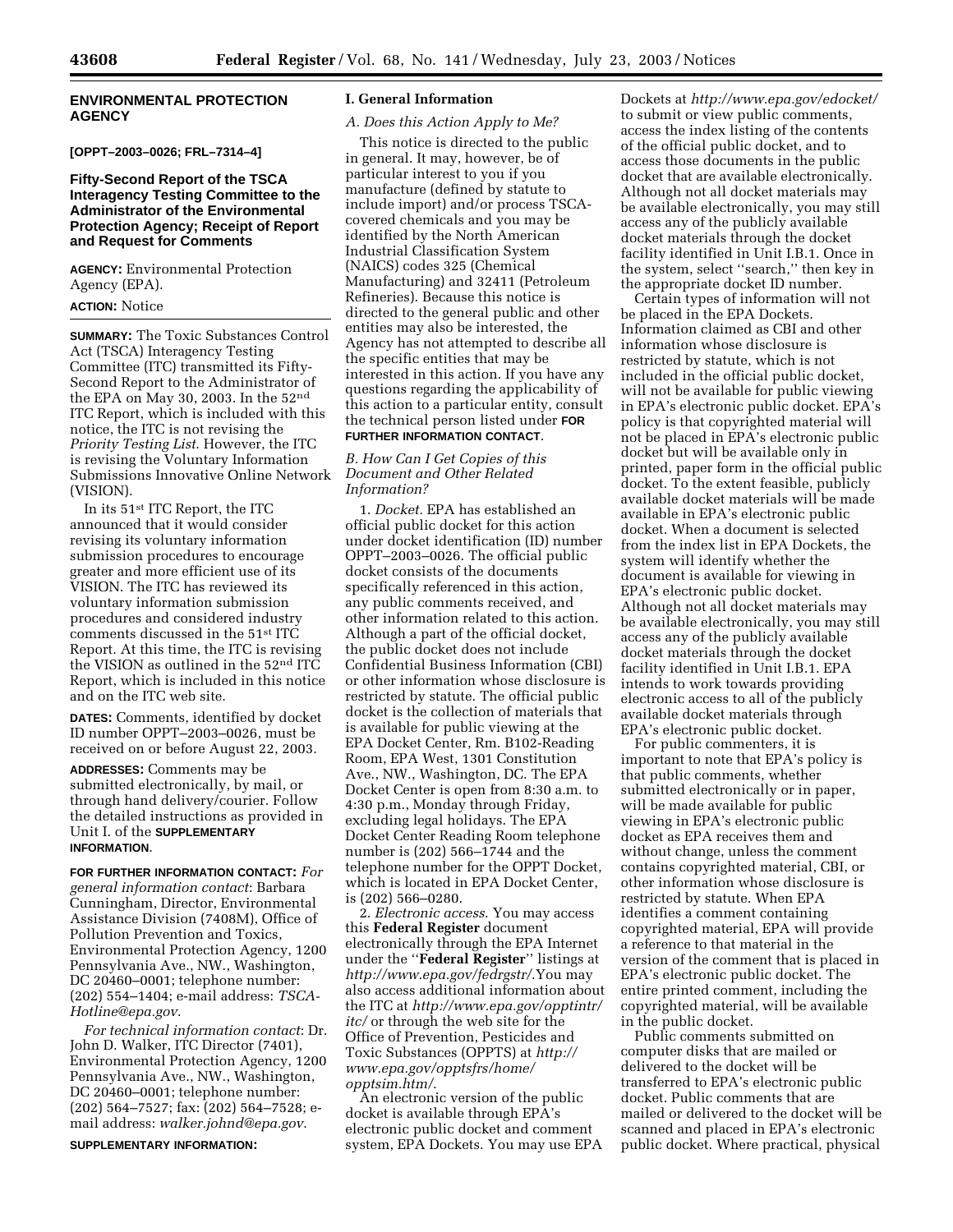objects will be photographed, and the photograph will be placed in EPA's electronic public docket along with a brief description written by the docket staff.

## *C. How and to Whom Do I Submit Comments?*

You may submit comments electronically, by mail, or through hand delivery/courier. To ensure proper receipt by EPA, identify the appropriate docket ID number in the subject line on the first page of your comment. Please ensure that your comments are submitted within the specified comment period. Comments received after the close of the comment period will be marked ''late.'' EPA is not required to consider these late comments. If you wish to submit CBI or information that is otherwise protected by statute, please follow the instructions in Unit I.D. Do not use EPA Dockets or e-mail to submit CBI or information protected by statute.

1. *Electronically*. If you submit an electronic comment as prescribed in this unit, EPA recommends that you include your name, mailing address, and an email address or other contact information in the body of your comment. Also include this contact information on the outside of any disk or CD ROM you submit, and in any cover letter accompanying the disk or CD ROM. This ensures that you can be identified as the submitter of the comment and allows EPA to contact you in case EPA cannot read your comment due to technical difficulties or needs further information on the substance of your comment. EPA's policy is that EPA will not edit your comment, and any identifying or contact information provided in the body of a comment will be included as part of the comment that is placed in the official public docket, and made available in EPA's electronic public docket. If EPA cannot read your comment due to technical difficulties and cannot contact you for clarification, EPA may not be able to consider your comment.

i. *EPA Dockets*. Your use of EPA's electronic public docket to submit comments to EPA electronically is EPA's preferred method for receiving comments. Go directly to EPA Dockets at *http://www.epa.gov/edocket,* and follow the online instructions for submitting comments. Once in the system, select ''search,'' and then key in docket ID number OPPT–2003–0026. The system is an ''anonymous access'' system, which means EPA will not know your identity, e-mail address, or other contact information unless you provide it in the body of your comment.

ii. *E-mail*. Comments may be sent by e-mail to oppt.ncic@epa.gov, Attention: Docket ID Number OPPT–2003–0026. In contrast to EPA's electronic public docket, EPA's e-mail system is not an ''anonymous access'' system. If you send an e-mail comment directly to the docket without going through EPA's electronic public docket, EPA's e-mail system automatically captures your email address. E-mail addresses that are automatically captured by EPA's e-mail system are included as part of the comment that is placed in the official public docket, and made available in EPA's electronic public docket.

iii. *Disk or CD ROM*. You may submit comments on a disk or CD ROM that you mail to the mailing address identified in Unit I.C.2. These electronic submissions will be accepted in WordPerfect or ASCII file format. Avoid the use of special characters and any form of encryption.

2. *By mail*. Send your comments to: Document Control Office (7407M), Office of Pollution Prevention and Toxics (OPPT), Environmental Protection Agency, 1200 Pennsylvania Ave., NW., Washington, DC 20460– 0001.

3. *By hand delivery or courier*. Deliver your comments to: OPPT Document Control Office (DCO) in EPA East Bldg., Rm. 6428, 1201 Constitution Ave., NW., Washington, DC. Attention: Docket ID Number–– OPPT–2003–0026. The DCO is open from 8 a.m. to 4 p.m., Monday through Friday, excluding legal holidays. The telephone number for the DCO is (202) 564–8930.

## *D. How Should I Submit CBI to the Agency?*

Do not submit information that you consider to be CBI electronically through EPA's electronic public docket or by e-mail. You may claim information that you submit to EPA as CBI by marking any part or all of that information as CBI (if you submit CBI on disk or CD ROM, mark the outside of the disk or CD ROM as CBI and then identify electronically within the disk or CD ROM the specific information that is CBI). Information so marked will not be disclosed except in accordance with procedures set forth in 40 CFR part 2.

In addition to one complete version of the comment that includes any information claimed as CBI, a copy of the comment that does not contain the information claimed as CBI must be submitted for inclusion in the public docket and EPA's electronic public docket. If you submit the copy that does not contain CBI on disk or CD ROM, mark the outside of the disk or CD ROM clearly that it does not contain CBI.

Information not marked as CBI will be included in the public docket and EPA's electronic public docket without prior notice. If you have any questions about CBI or the procedures for claiming CBI, please consult the technical person listed under **FOR FURTHER INFORMATION CONTACT**.

## *E. What Should I Consider as I Prepare My Comments for EPA?*

We invite you to provide your views and comments on the ITC 52nd Report. You may find the following suggestions helpful for preparing your comments:

1. Explain your views as clearly as possible.

2. Describe any assumptions that you used.

3. Provide copies of any technical information and/or data you used that support your views.

4. Provide specific examples to illustrate your concerns.

5. Make sure to submit your comments by the deadline in this notice.

6. To ensure proper receipt by EPA, be sure to identify the docket ID number assigned to this action in the subject line on the first page of your response. You may also provide the name, date, and **Federal Register** citation.

## **II. Background**

The Toxic Substances Control Act (TSCA) (15 U.S.C. 260l *et seq*.) authorizes the Administrator of the EPA to promulgate regulations under section 4(a) requiring testing of chemicals and chemical mixtures in order to develop data relevant to determining the risks that such chemicals and chemical mixtures may present to health or the environment. Section 4(e) of TSCA established the ITC to recommend chemicals and chemical mixtures to the Administrator of the EPA for priority testing consideration. Section 4(e) of TSCA directs the ITC to revise the TSCA section 4(e) *Priority Testing List* at least every 6 months.

## *A. The ITC's 52nd Report*

The 52nd ITC Report was transmitted to the EPA's Administrator on May 30, 2003, and is included in this notice. In the 52nd ITC Report, the ITC revises the VISION.

## *B. Status of the Priority Testing List*

The current TSCA 4(e) *Priority Testing List* as of May 2003 can be found in Table 1 of the 52nd ITC Report, which is included in this notice.

## **List of Subjects**

Environmental protection, Chemicals, Hazardous substances.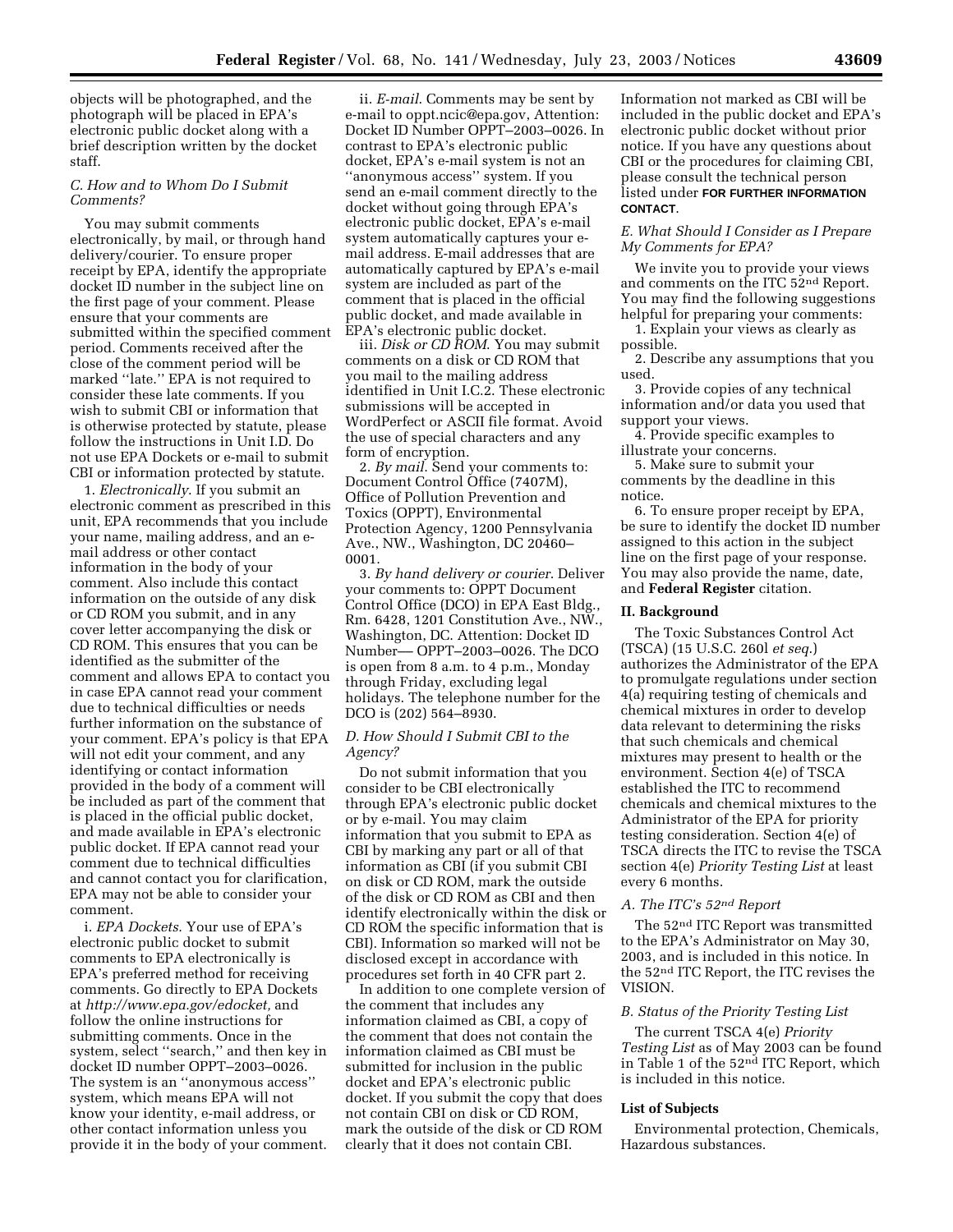Dated: July 11, 2003.

**Charles M. Auer,**  *Director, Office of Pollution Prevention and Toxics.*

## **Fifty-Second Report of the TSCA Interagency Testing Committee to the Administrator, U.S. Environmental Protection Agency**

### Table of Contents

Summary

The TSCA Section 4(e) Priority Testing List (May 2003)

- I. Background
- II. TSCA Section 8 Reporting
- A. TSCA Section 8 Reporting Rules
- B. ITC's Use of TSCA Section 8 and Other Information
- C. Previous and New Requests to Add Chemicals to TSCA Section 8(a) PAIR Rules
- D. Previous and New Requests to Add Chemicals to TSCA Section 8(d) HaSDR Rules
- III. ITC's Activities During this Reporting Period (November 2002 to May 2003): Voluntary Information Submissions
- Innovative Online Network (VISION) IV. Revisions to the TSCA Section 4(e)
	- Priority Testing List
- A. Chemicals Added to the Priority Testing List
- B. Chemicals Removed From the Priority Testing List
- V. References

VI. The TSCA Interagency Testing Committee

### **SUMMARY**

In this 52nd ITC Report, the ITC is not revising the *Priority Testing List*. However, the ITC is revising the Voluntary Information Submissions Innovative Online Network (VISION).

The TSCA section 4(e) *Priority Testing List* is Table 1 of this unit.

| TABLE 1.— THE TSCA SECTION 4(E) PRIORITY TESTING LIST (MAY 2003) |  |  |  |  |  |
|------------------------------------------------------------------|--|--|--|--|--|
|------------------------------------------------------------------|--|--|--|--|--|

| <b>ITC Report</b> | Date          | Chemical name/Group                                                            | Action      |
|-------------------|---------------|--------------------------------------------------------------------------------|-------------|
| 31                | January 1993  | 13 Chemicals with insufficient dermal absorption rate data                     | Designated  |
| 32                | May 1993      | 16 Chemicals with insufficient dermal absorption rate data                     | Designated  |
| 35                | November 1994 | 4 Chemicals with insufficient dermal absorption rate data                      | Designated  |
| 37                | November 1995 | 2 Alkylphenols                                                                 | Recommended |
| 41                | November 1997 | 1 Alkylphenol                                                                  | Recommended |
| 42                | May 1998      | 3-Amino-5-mercapto-1,2,4-triazole                                              | Recommended |
| 42                | May 1998      | Glycoluril                                                                     | Recommended |
| 47                | November 2000 | 9 Indium compounds                                                             | Recommended |
| 48                | May 2001      | 3-chloro-2,6-dinitro-<br>N,N-dipropyl-4-<br>Benzenamine,<br>(trifluoromethyl)- | Recommended |
| 49                | November 2001 | Stannane, dimethylbis[(1-oxoneodecyl)oxy]-                                     | Recommended |
| 50                | May 2002      | Benzene, 1,3,5-tribromo-2-(2-propenyloxy)-                                     | Recommended |
| 50                | May 2002      | 1-Triazene, 1,3-diphenyl-                                                      | Recommended |
| 51                | November 2002 | 43 Vanadium compounds                                                          | Recommended |

#### **I. Background**

The ITC was established by section 4(e) of the Toxic Substances Control Act (TSCA) ''to make recommendations to the Administrator respecting the chemical substances and mixtures to which the Administrator should give priority consideration for the promulgation of a rule for testing under section  $4(a)$ .... At least every six months ..., the Committee shall make such revisions to the *Priority Testing List* as it determines to be necessary and transmit them to the Administrator together with the Committee's reasons for the revisions'' (Public Law 94– 469, 90 Stat. 2003 *et seq*., 15 U.S.C. 2601 *et seq*.). Since its creation in 1976, the ITC has submitted 51 semi-annual (May and November) reports to the EPA Administrator transmitting the *Priority Testing List* and its revisions. ITC reports are available from the ITC's web site

(*http://www.epa.gov/opptintr/itc*) within a few days of submission to the Administrator and from *http://www.epa.gov/fedrgstr/* after publication in the **Federal Register**. The ITC meets monthly and produces its revisions to

the *Priority Testing List* with administrative and technical support from the ITC Staff and ITC Members and their U.S. Government organizations and contract support provided by EPA. ITC Members and Staff are listed at the end of this report.

#### **II. TSCA Section 8 Reporting**

#### *A. TSCA Section 8 Reporting Rules*

Following receipt of the ITC's report (and the revised *Priority Testing List*) by the EPA Administrator, the EPA's Office of Pollution Prevention and Toxics (OPPT) appends the chemicals added to the *Priority Testing List* to TSCA section 8(a) Preliminary Assessment Information Reporting (PAIR) and TSCA section 8(d) Health and Safety Data Reporting (HaSDR) rules. The PAIR rule requires producers and importers of Chemical Abstract Service (CAS)-numbered chemicals added to the *Priority Testing List* to submit production and exposure reports (*http:// www.epa.gov/opptintr/chemtest/ pairform.pdf*). The HaSDR rule requires producers, importers, and processors of all chemicals (including those with no CAS

numbers) added to the *Priority Testing List* to submit unpublished health and safety studies under TSCA section 8(d) that must be in compliance with the revised HaSDR rule. (Ref. 1) All submissions must be received by the EPA within 90 days of the reporting rules **Federal Register** publication date. The reporting rules are automatically promulgated by OPPT unless otherwise requested by the ITC.

## *B. ITC's Use of TSCA Section 8 and Other Information*

The ITC reviews the TSCA section 8(a) PAIR rule reports, TSCA section 8(d) HaSDR rule studies and other information that becomes available after the ITC adds chemicals to the *Priority Testing List*. Other information includes TSCA section 4(a) studies, TSCA section 8(c) submissions, TSCA section 8(e) ''substantial risk'' notices, ''For Your Information'' (FYI) submissions, unpublished data submitted to and from U.S. Government organizations represented on the ITC, published papers, as well as use, exposure, effects, and persistence data that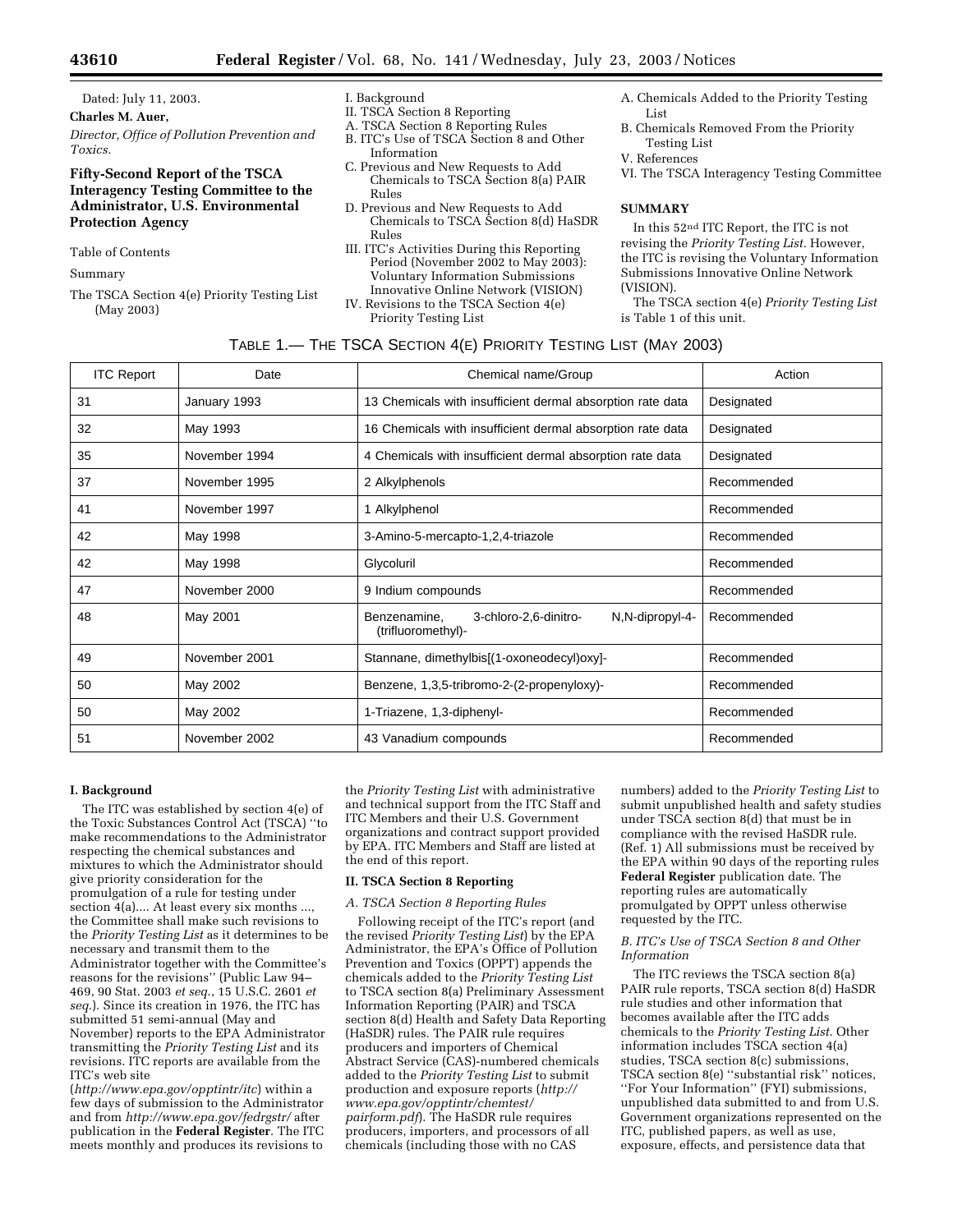are voluntarily submitted to the ITC by manufacturers, importers, processors, and users of chemicals recommended by the ITC. The ITC reviews this information and determines if data needs should be revised, if chemicals should be removed from the *Priority Testing List* or if recommendations should be changed to designations. To avoid duplicate reporting, the ITC carefully coordinates its information solicitations and reporting requirements with other national and international testing programs, e.g., the National Toxicology Program (NTP) (*http:// ntp-server.niehs.nih.gov/*), the Organization for Economic Cooperation and Development (OECD) Screening Information Data Set (SIDS) Program (*http://www.oecd.org*) and EPA's High Production Volume (HPV) Challenge Program (*http://www.epa.gov/ opptintr/chemrtk/volchall.htm*).

## *C. Previous and New Requests to Add Chemicals to TSCA Section 8(a) PAIR Rules*

The following chemicals will be added to a TSCA section 8(a) PAIR rule: Benzenamine, 3-chloro-2,6-dinitro-N,N-dipropyl-4- (trifluoromethyl)- (CAS No. 29091–20–1) (Ref. 2); stannane, dimethylbis[(1 oxoneodecyl)oxy]- (CAS No. 68928–76–7), benzene, 1,3,5-tribromo-2-(2-propenyloxy)- (CAS No. 3278–89–5) and 1-triazene, 1,3 diphenyl- (CAS No.136-35-6) (Ref. 3); and 43 vanadium compounds (Ref. 4). At this time, there are no new requests to add chemicals to the TSCA section 8(a) PAIR rule.

#### *D. Previous and New Requests to Add Chemicals to TSCA Section 8(d) HaSDR Rules*

The ITC has requested in previous reports to the EPA Adminstrator that the following chemicals be added to TSCA section 8(d) HaSDR rules: H-1,2,4-triazole-3-thione, 5 amino-1,2-dihydro- (3-amino-5-mercapto-1,2,4-triazole) (CAS No. 16691–43–3) and imidazol[4,5-d]imidazole-2,5(1H,3H)-dione, tetrahydro- (glycoluril) (CAS No. 496–46–8) (Ref. 5); 9 indium compounds (Ref. 6); benzenamine, 3-chloro-2,6-dinitro-N,Ndipropyl-4-(trifluoromethyl)- (CAS No. 29091–20–1) (Ref. 2); and stannane, dimethylbis[(1-oxoneodecyl)oxy]- (CAS No. 68928–76–7), benzene, 1,3,5-tribromo-2-(2 propenyloxy)- (CAS No. 3278–89–5) and 1 triazene, 1,3-diphenyl- (CAS No.136–35–6) (Ref. 3). At this time, the ITC is requesting that the EPA not add vanadium compounds to the TSCA section 8(d) HaSDR rule to allow producers and importers of vanadium compounds an opportunity to voluntarily provide the information requested in section IV.A.3. of the 51st ITC Report (Ref. 4).

For 3H-1,2,4-triazole-3-thione, 5-amino-1,2-dihydro- (3-amino-5-mercapto-1,2,4 triazole) and imidazo[4,5-d]imidazole-2,5- (1H,3H)-dione, tetrahydro- (glycoluril), the ITC requests that the TSCA section 8(d) HaSDR rule require the submission of pharmacokinetics, subchronic toxicity, immunotoxicity, genotoxicity, carcinogenicity, reproductive effects and developmental toxicity, and ecological effects studies. Only studies for which 3-amino-5 mercapto-1,2,4-triazole or glycoluril is  $\geq 90\%$ of the test substance by weight should be submitted.

For the 9 indium compounds remaining on the *Priority Testing List*, the ITC requests that the TSCA section 8(d) HaSDR rule require the submission of pharmacokinetics, genotoxicity, subchronic and chronic toxicity, reproductive effects and developmental toxicity studies. Only studies where indium compounds are  $\geq 90\%$  of the test substance by weight should be submitted. Indium tin oxide was inadvertently listed in the 51st ITC Report with CAS No. 17906–67–7. The correct CAS number for indium tin oxide is 50926–11–9 as listed in the 47th ITC Report. Indium tin oxide with CAS No. 50926–11–9 will be added to the TSCA section 8(d) HaSDR rule.

For benzenamine, 3-chloro-2,6-dinitro-N,N-dipropyl-4- (trifluoromethyl)-, the ITC requests that the TSCA section 8(d) HaSDR rule require the submission of biodegradation, bioconcentration, pharmacokinetics, subchronic toxicity, mutagenicity, reproductive effects and developmental toxicity, carcinogenicity, and ecological effects studies. Only studies where benzenamine, 3-chloro-2,6-dinitro-N,Ndipropyl-4- (trifluoromethyl)- is ≥ 90% of the test substance by weight should be submitted.

For stannane, dimethylbis[(1 oxoneodecyl)oxy]-, the ITC requests that the TSCA section 8(d) HaSDR rule require the submission of hydrolysis, biodegradation, bioconcentration, pharmacokinetics, subchronic toxicity, mutagenicity, neurotoxicity, reproductive effects and developmental toxicity, carcinogenicity, and ecological effects studies. Only studies where stannane, dimethylbis[(1-oxoneodecyl)oxy] is ≥ 90% of the test substance by weight should be submitted.

For benzene, 1,3,5-tribromo-2-(2 propenyloxy)-, the ITC requests that the TSCA section 8(d) HaSDR rule require the submission of biodegradation, bioconcentration, pharmacokinetics, subchronic toxicity, neurotoxicity, reproductive effects and developmental toxicity, carcinogenicity, and ecological effects studies. Only studies where benzene, 1,3,5-tribromo-2-(2-propenyloxy)- is  $\geq$  90% of the test substance by weight should be submitted.

For 1-triazene, 1,3-diphenyl-, the ITC requests that the TSCA section 8(d) HaSDR rule require the submission of pharmacokinetics, genotoxicity, subchronic and chronic toxicity, reproductive effects and developmental toxicity studies. Only studies where 1-triazene, 1,3-diphenyl- is  $\geq 90\%$  of the test substance by weight should be submitted.

At this time, there are no new requests to add chemicals to the TSCA Section 8(a) HaSDR Rule.

#### **III. ITC's Activities During this Reporting Period (November 2002 to May 2003): Voluntary Information Submissions Innovative Online Network (VISION)**

In its 51st ITC Report, the ITC announced that it would consider revising its voluntary information submission procedures to encourage greater and more efficient use of its VISION. The ITC has reviewed its voluntary information submission

procedures and considered industry comments discussed in the 51st ITC Report. At this time, the ITC is revising the VISION as outlined in this unit. The revised VISION will be accessible on the ITC web site following submission of this 52nd ITC Report to the EPA Administrator.

1. The ITC will continue to acknowledge trade organizations and companies that voluntarily submit information in response to an ITC solicitation. During this reporting period, the ITC acknowledges the voluntary submissions of information from the Color Pigments Manufacturers Association on DEBITS chemicals and vanadium compounds and from the Indium Corporation of America on indium compounds as requested in previous ITC reports.

2. The ITC has requested that the EPA include ITC's solicitations for voluntary information submissions in the summary and body of the preambles that are prepared for publication of the ITC's reports in the **Federal Register**. This change should allow companies to readily determine if the ITC is soliciting voluntary information for chemicals they produce or import.

3. The ITC will notify major chemical trade associations by e-mail that new ITC reports have been posted to the ITC's web site (*http:/ /www.epa.gov/opptintr/itc/*). The e-mails will include a summary of the report and announcements of new information solicitations. This change should increase awareness of the ITC information solicitations and encourage voluntary submission of data.

4. The voluntary information submissions should be submitted within 90 days of the date the ITC report is published in the **Federal Register**. Failure to voluntarily submit information in a timely manner may lead ITC to request that the EPA promulgate the appropriate TSCA section 8(a) and 8(d) reporting rules in a subsequent report to the EPA Administrator.

5. The ITC will accept hard copy or electronic voluntary information submissions. All submissions should be titled as ITC-FYI and should bear the document control number or document ID number of the ITC report for which the submission is being provided, e.g., the docket ID number for the 50th ITC Report is OPPT-2002-0026. Confidential Business Information (CBI) must be submitted as hard copies. Both sanitized (no CBI) and unsanitized (CBI) versions must be provided.

6. Information submitted voluntarily will not have to be re-submitted under a TSCA section 8(d) rule.

7. Voluntary information may be submitted by mail, in person or by courier, or electronically.

a. *By mail*. Document Control Office (7407), Office of Pollution Prevention and Toxics (OPPT), Environmental Protection Agency, 1200 Pennsylvania Ave., NW., Washington, DC 20460–0001.

b. *In person or by courier*. OPPT Document Control Office (DCO) in EPA East Bldg., Rm. 6428, 1201 Constitution Ave., NW., Washington, DC. The DCO is open from 8 a.m. to 4 p.m., Monday through Friday, excluding legal holidays. The telephone number for the DCO is (202) 564–8930.